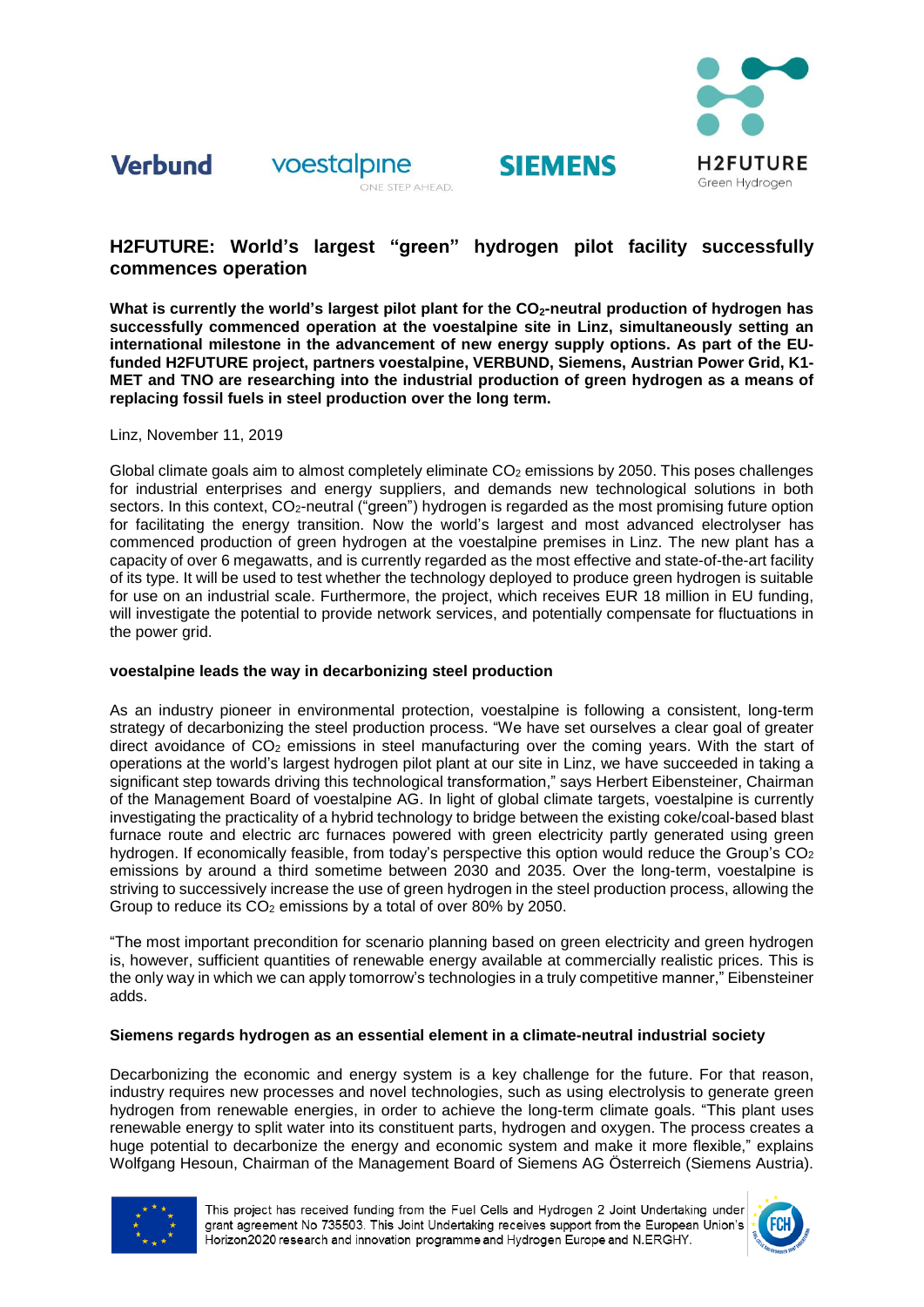



voestalpine ONE STEP AHEAD.

## In addition, electrolysis can also be used to support the power grid, by extracting excess power from the grid as required. This is an important factor in view of the increasing fluctuations in power generated by renewables. "Siemens has a history of focusing on clean energy, including its generation, distribution, and application. Efficient technologies are a key element in curbing climate change with its dramatic consequences," Hesoun explains.

**SIEMENS** 

The high-tech heart of the plant, the Siemens Silyzer 300, has a capacity of six megawatts, and can generate 1,200 cubic meters of green hydrogen. H2FUTURE is an important milestone for the industrial application of electrolysis as a cornerstone for future industrial applications in the steel industry, in refineries, the manufacture of fertilizers, and other industrial sectors requiring large volumes of hydrogen. It creates the basis for future projects on an industrial scale. Hesoun continues: "We are delighted to see this new technology in use for the first time as part of this project. This outstanding project is an important step towards global decarbonization."

## **VERBUND: Sector coupling through electrification**

"Hydrogen is green, i.e., CO2-neutral, when produced using electricity generated from renewables. It allows us to store intermittent and volatile supplies of electricity generated from renewables such as wind and sun, allowing them to be better utilized," explains VERBUND CEO Wolfgang Anzengruber. As a raw material, energy source, and storage medium, green hydrogen could contribute significantly to decarbonizing energy and CO2-intensive processes. There are extremely interesting potential applications in the industrial sector as well as transport, especially for freight and rail transport. Furthermore, responsive electrolysers can be used to provision power grids, offering services for increasingly overloaded transmission networks. H2FUTURE is a prime example of cross-sector cooperation generating added value. "The use of green hydrogen is both a win-win situation for power generation and industry, and a perfect example of sector coupling through electrification."

## **FCH JU: European research and demonstration projects as a lever to achieve climate goals and strengthen competitiveness**

"The H2Future project is one of the flagship projects of the FCH JU that aim to help European electrolyser OEMs develop products that are of the quality and capacity required by European industry to reduce its CO<sub>2</sub> emissions. Green hydrogen produced through electrolysis, using electricity from renewable energy sources, can be used by industries like steel production, refineries, methanol or ammonia, making their products green." says Bart Biebuyck, Executive Director of the Fuel Cell Hydrogen Joint Undertaking (FCH JU). The FCH JU is making up to EUR 12 million of research funding available for the project. In doing so, the European Commission is providing substantial support for implementing climate protection-relevant, innovative projects, and enhancing the competitiveness of European players. Bart Biebuyck concludes: "Europe is a world leader in the development and manufacturing of electrolysers, thanks also to FCH JU support. However, our global competitors are only few years behind us. The setting in operation of the H2FUTURE electrolysis plant is proof that European industry is keen to ensure that Europe stays in the lead in developing and commercializing novel electrolysers and in greening industry, helping keep investment and jobs in Europe".



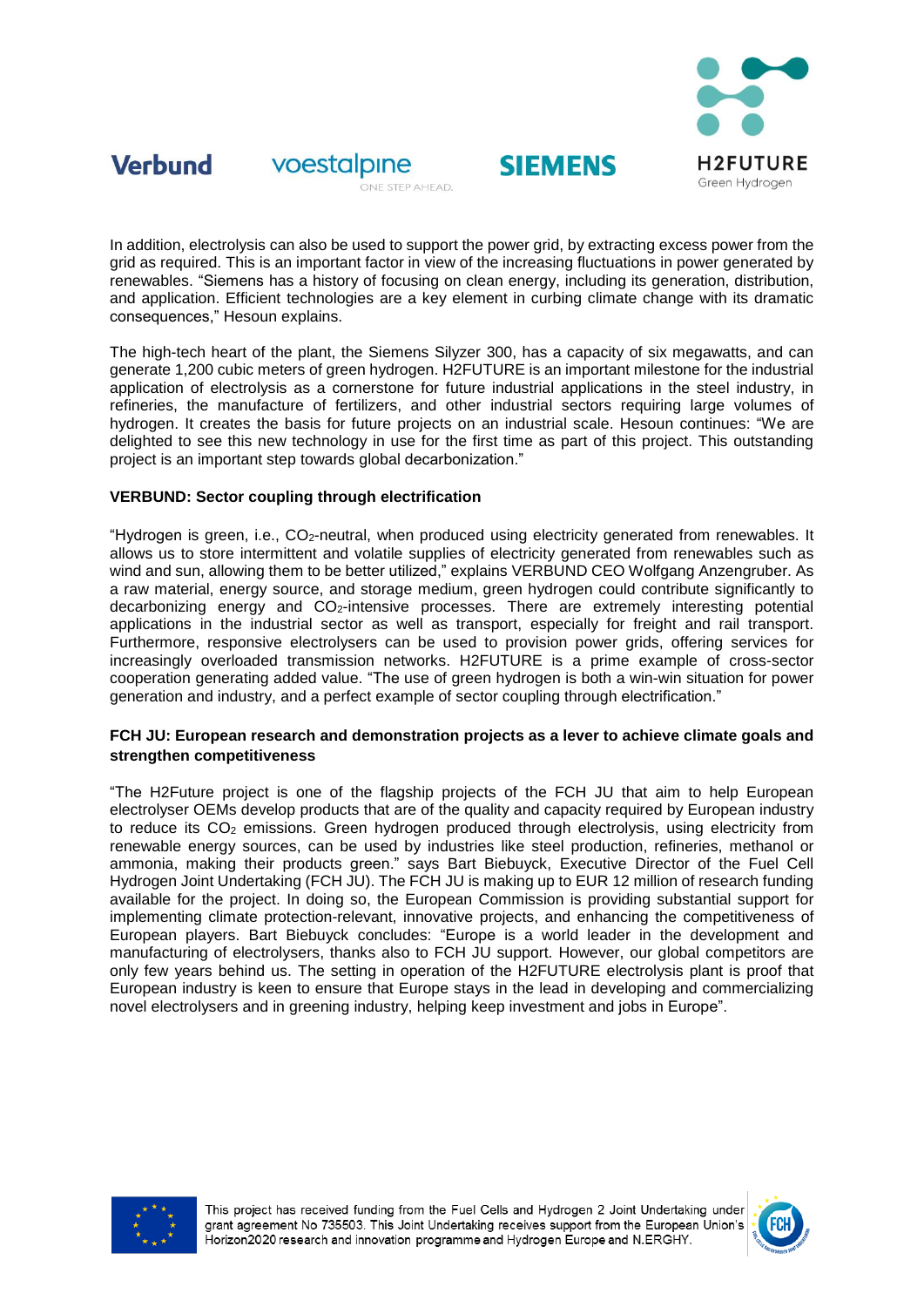

# **Verbund**



## **About voestalpine**

In its business segments, voestalpine is a globally leading technology group with a unique combination of materials and processing expertise. voestalpine, which operates globally, has around 500 Group companies and locations in more than 50 countries on all five continents. It has been listed on the Vienna Stock Exchange since 1995. With its top-quality products and system solutions using steel and other metals, it is a leading partner of the automotive and consumer goods industries as well as of the aerospace and oil & gas industries. voestalpine is also the world market leader in complete railway systems as well as in tool steel and special sections. In the business year 2018/19, the Group generated revenue of EUR 13.6 billion, with an operating result (EBITDA) of EUR 1.6 billion; it had just under 52,000 employees worldwide. [www.voestalpine.com](http://www.voestalpine.com/) 

**SIEMENS** 

## **About SIEMENS Österreich (Siemens Austria)**

Siemens Austria ranks among the leading technology companies in the country. Siemens employs about 10,700 persons in Austria, and its revenue in the fiscal year 2018 amounted to around EUR 3.3 billion. The business activity is concentrated on the areas of electrification, automation, and digitalization. This essentially includes systems and services for power generation, transmission and distribution, energyefficient products and solutions for production, transport and building technology, and technologies for high-quality, integrated healthcare provision. Automation technologies, software and data analytics play a major role in these fields. With its six plants, globally active competence centers, and regional expertise in every federal state, Siemens Austria contributes considerably to domestic value. With around 10,700 suppliers, approximately 6,200 of whom are based in Austria, the external purchasing volume for Siemens Austria alone during the past business year amounted to over EUR 1.1 billion. Siemens Austria is not only responsible for the domestic market, but also for 20 further countries (the Central and Southeast European region, and Israel). Further information: [www.siemens.at](http://www.siemens.at/)

## **About VERBUND**

VERBUND is Austria's leading electricity company and one of Europe's largest hydropower electricity producers. About 95 percent of the company's electricity is generated from renewables, primarily hydropower. VERBUND trades in electricity in 12 countries, and in 2018 with around 2,700 employees, it achieved an annual turnover of about 2.8 billion euros. Along with its subsidiaries and affiliates, VERBUND is active from electricity generation to transport and on to international trading and marketing. VERBUND has been listed on the Vienna Stock Exchange since 1988, and 51% of the share capital is held by the Republic of Austria. More information: [www.verbund.com](http://www.verbund.com/)